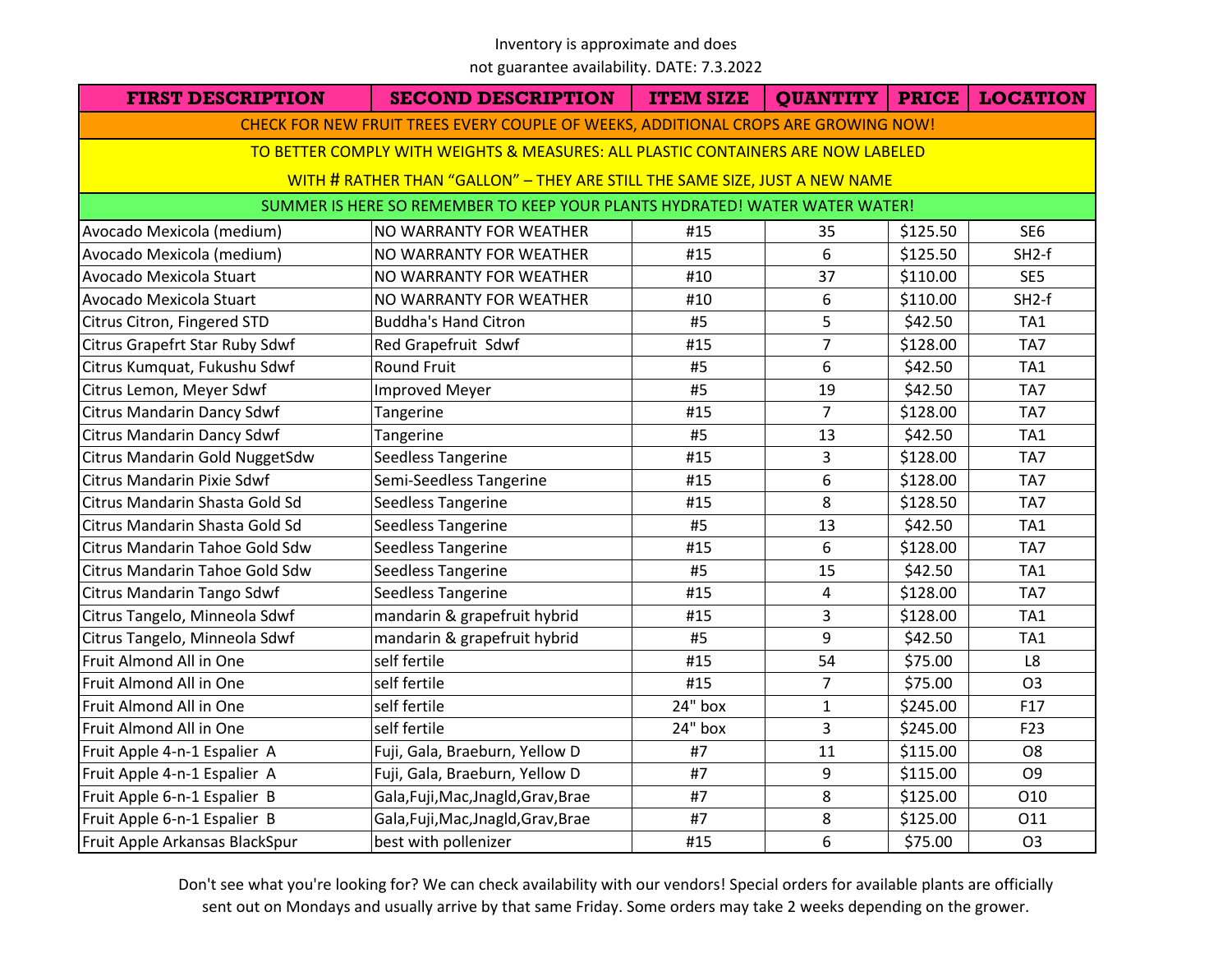| Fruit Apple Arkansas BlackSpur | best with pollenizer          | #15     | 8              | \$75.00  | <b>RW36</b>     |
|--------------------------------|-------------------------------|---------|----------------|----------|-----------------|
| Fruit Apple Fuji RED           | self fertile                  | #15     | 3              | \$75.00  | 01              |
| Fruit Apple Fuji RED           | self fertile                  | #15     | 79             | \$75.00  | <b>RW32</b>     |
| Fruit Apple Fuji Esp 2T        | self fertile                  | #15     | $\mathbf{1}$   | \$135.00 | $\mathsf{O}$    |
| Fruit Apple Fuji Esp 2T        | self fertile                  | #15     | 5              | \$135.00 | <b>RW31</b>     |
| Fruit Apple Fuji Esp 3-T       | self fertile                  | #15     | $\overline{2}$ | \$140.00 | $\mathsf{O}$    |
| Fruit Apple Fuji Esp 3-T       | self fertile                  | #15     | 68             | \$140.00 | <b>RW31</b>     |
| Fruit Apple Gala               | self fertile                  | #15     | 5              | \$75.00  | O <sub>3</sub>  |
| Fruit Apple Gala               | self fertile                  | #15     | 6              | \$75.00  | O <sub>3</sub>  |
| Fruit Apple Gala               | self fertile                  | #15     | 84             | \$75.00  | <b>RW34</b>     |
| Fruit Apple Golden Delicious   | self fertile                  | #15     | 5              | \$75.00  | O <sub>3</sub>  |
| Fruit Apple Golden Delicious   | self fertile                  | #15     | 84             | \$75.00  | <b>RW33</b>     |
| Fruit Apple Golden Delicious   | self fertile                  | 24" box | 4              | \$245.00 | F17             |
| Fruit Apple Granny Smith       | self fertile                  | #15     | 3              | \$75.00  | O1              |
| Fruit Apple Granny Smith       | self fertile                  | #15     | 37             | \$75.00  | <b>RW39</b>     |
| Fruit Apple Granny Smith DWARF | self fertile >m7 rootstock    | #15     | 40             | \$75.00  | <b>RW39</b>     |
| Fruit Apple Gravenstein, Green | needs pollenizer              | #15     | 5              | \$75.00  | O <sub>3</sub>  |
| Fruit Apple Gravenstein, Green | needs pollenizer              | #15     | 35             | \$75.00  | <b>RW39</b>     |
| Fruit Apple Gravenstein, Green | needs pollenizer              | #15     | 65             | \$75.00  | <b>RW39</b>     |
| Fruit Apple Gravenstein, Red   | needs pollenizer              | #15     | 15             | \$75.00  | <b>RW39</b>     |
| Fruit Apple Gravenstein, Red   | needs pollenizer              | #15     | 24             | \$75.00  | <b>RW39</b>     |
| Fruit Apple Honeycrisp         | needs pollenizer              | #15     | 5              | \$75.00  | <b>O2</b>       |
| Fruit Apple Honeycrisp         | needs pollenizer              | #15     | 71             | \$75.00  | <b>RW36</b>     |
| Fruit Apple Jonagold           | needs pollenizer              | #15     | 5              | \$75.00  | O <sub>5</sub>  |
| Fruit Apple Jonagold           | needs pollenizer              | #15     | 10             | \$75.00  | <b>RW33</b>     |
| Fruit Apple Pink Lady          | self fertile                  | #15     | 62             | \$75.00  | <b>RW39</b>     |
| Fruit Apple Pink Pearl *       | needs pollenizer              | #15     | 5              | \$75.00  | O1              |
| Fruit Apple Pink Pearl *       | needs pollenizer              | #15     | 44             | \$75.00  | <b>RW36</b>     |
| Fruit Apple Sierra Beauty      | self fertile                  | #15     | 5              | \$75.00  | O1              |
| Fruit Apple Sierra Beauty      | self fertile                  | #15     | 35             | \$75.00  | <b>RW33</b>     |
| Fruit Apple Sundowner DWARF    | self fertile<br>>m7 rootstock | #15     | 6              | \$75.00  | <b>RW33</b>     |
| <b>Fruit Apricot Harcot</b>    | self fertile                  | #15     | 8              | \$75.00  | L8              |
| <b>Fruit Apricot Harcot</b>    | self fertile                  | #15     | $\overline{7}$ | \$75.00  | O <sub>3</sub>  |
| Fruit Apricot Royal Blenheim   | self fertile                  | #15     | 23             | \$75.00  | L <sub>10</sub> |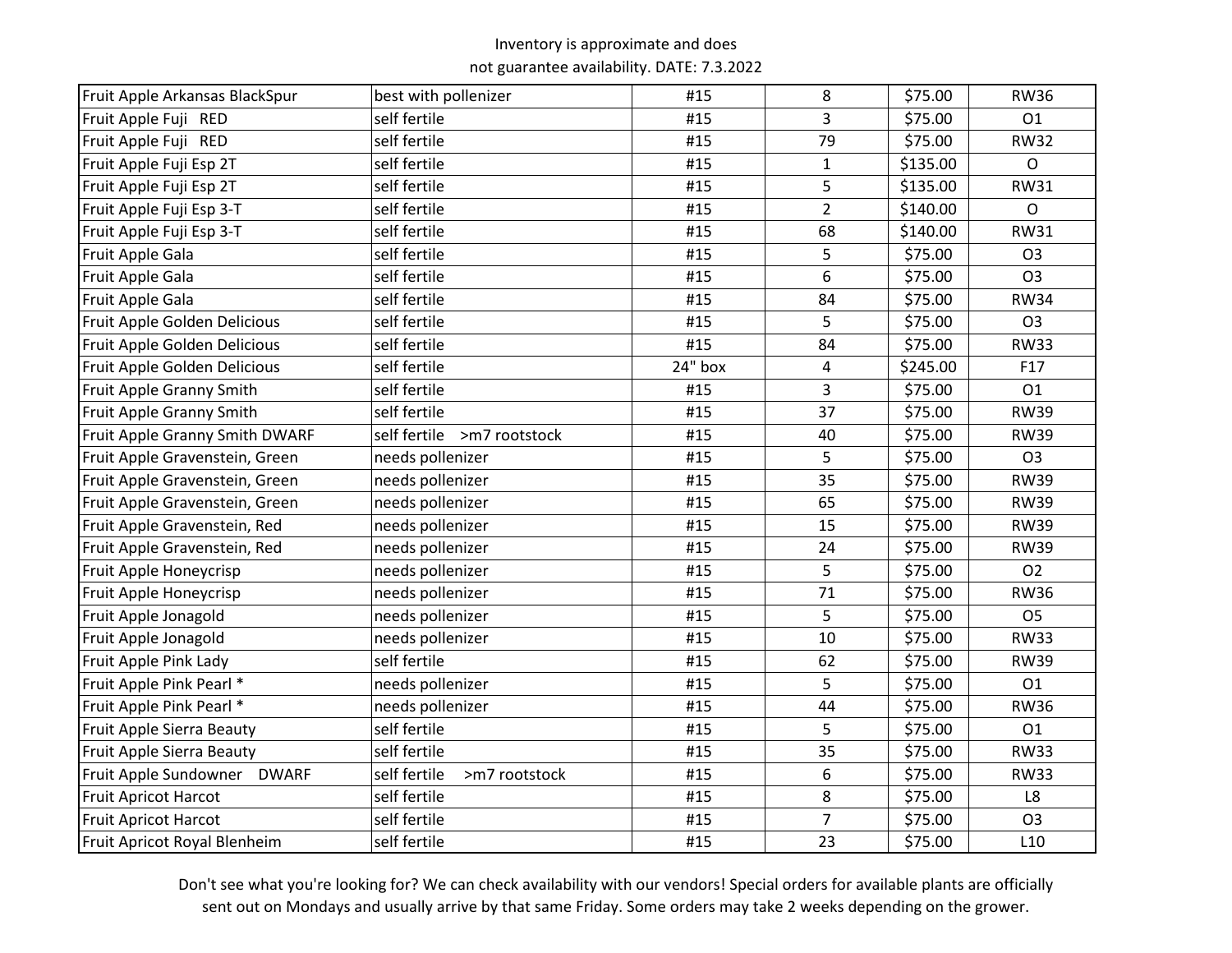| Fruit Apricot Royal Blenheim  | self fertile                  | #15     | 44             | \$75.00  | L8              |
|-------------------------------|-------------------------------|---------|----------------|----------|-----------------|
| Fruit Apricot Royal Blenheim  | self fertile                  | #15     | $\overline{2}$ | \$75.00  | O <sub>3</sub>  |
| Fruit Apricot Royal Blenheim  | self fertile                  | #15     | 45             | \$75.00  | <b>RW29</b>     |
| Fruit Apricot Royal Blenheim  | self fertile                  | #15     | 17             | \$75.00  | <b>RW35</b>     |
| Fruit Apricot Tilton          | self fertile                  | #15     | 9              | \$75.00  | L <sub>19</sub> |
| Fruit Apricot Tilton          | self fertile                  | #15     | 5              | \$75.00  | O <sub>4</sub>  |
| <b>Fruit Apricot Tilton</b>   | self fertile                  | 24" box | $\mathbf{1}$   | \$245.00 | F17             |
| <b>Fruit Apricot Tomcot</b>   | best with pollenizer          | #15     | 19             | \$75.00  | L <sub>10</sub> |
| <b>Fruit Apricot Tomcot</b>   | best with pollenizer          | #15     | 11             | \$75.00  | L8              |
| <b>Fruit Apricot Tomcot</b>   | best with pollenizer          | #15     | 11             | \$75.00  | O <sub>4</sub>  |
| <b>Fruit Apricot Tomcot</b>   | best with pollenizer          | #15     | 50             | \$75.00  | <b>RW29</b>     |
| Fruit Aprium Flavor Delight   | self fertile                  | #15     | 21             | \$75.00  | L <sub>19</sub> |
| Fruit Blackberry Black Satin  | semi-trailing, thornless      | #1      | 24             | \$10.50  | 1C 19           |
| Fruit Blackberry Black Satin  | semi-trailing, thornless      | #2      | 24             | \$28.00  | M82             |
| Fruit Blackberry Chester      | semi-trailing, thornless      | #2      | 25             | \$28.00  | <b>T77</b>      |
| Fruit Blackberry Marion       | trailing habit                | $\#2$   | 13             | \$28.00  | <b>T81</b>      |
| Fruit Blackberry Triple Crown | semi-upright, thornless       | #1      | 23             | \$10.50  | 1C 19           |
| Fruit Blackberry Triple Crown | semi-upright, thornless       | #2      | 17             | \$28.00  | <b>T80</b>      |
| Fruit Blueberry Biloxi        | Southern Highbush             | #1      | 26             | \$12.50  | 1C 19           |
| Fruit Blueberry Biloxi        | Southern Highbush             | #2      | $\mathbf{1}$   | \$27.00  | 1C 27           |
| Fruit Blueberry Bluecrop      | Northern Highbush             | #1      | $\overline{2}$ | \$12.50  | 1C 19           |
| Fruit Blueberry Bluecrop      | Northern Highbush             | #1      | 15             | \$12.50  | 1C 30           |
| Fruit Blueberry Bluecrop      | Northern Highbush             | #1      | 6              | \$12.50  | N1A             |
| Fruit Blueberry Bluecrop      | Northern Highbush             | #2      | 17             | \$27.00  | 1 <sup>C</sup>  |
| Fruit Blueberry Bluecrop      | Northern Highbush             | #2      | 30             | \$27.00  | T70             |
| Fruit Blueberry Jubilee       | Southern Highbush Hybrid      | #1      | 28             | \$12.50  | 1C 19           |
| Fruit Blueberry Jubilee       | Southern Highbush Hybrid      | #2      | 3              | \$27.00  | 1C 27           |
| <b>Fruit Blueberry Legacy</b> | Northern Highbush (eg)        | #2      | 15             | \$27.00  | 1 <sup>C</sup>  |
| Fruit Blueberry Legacy        | Northern Highbush (eg)        | #2      | 29             | \$27.00  | T72             |
| Fruit Blueberry Legacy        | Northern Highbush (eg)        | #5      | 16             | \$40.00  | 1 <sup>C</sup>  |
| <b>Fruit Blueberry Misty</b>  | Southern Highbush Hybrid (eg) | #1      | 20             | \$12.50  | 1C 19           |
| <b>Fruit Blueberry Misty</b>  | Southern Highbush Hybrid (eg) | #2      | 3              | \$27.00  | 1C 28           |
| Fruit Blueberry O'Neal        | Southern Highbush Hybrid      | #1      | 28             | \$12.50  | 1C 30           |
| Fruit Blueberry Pink Lemonade | Rabbiteye x Southern Highbush | #1      | 22             | \$12.50  | 1C 30           |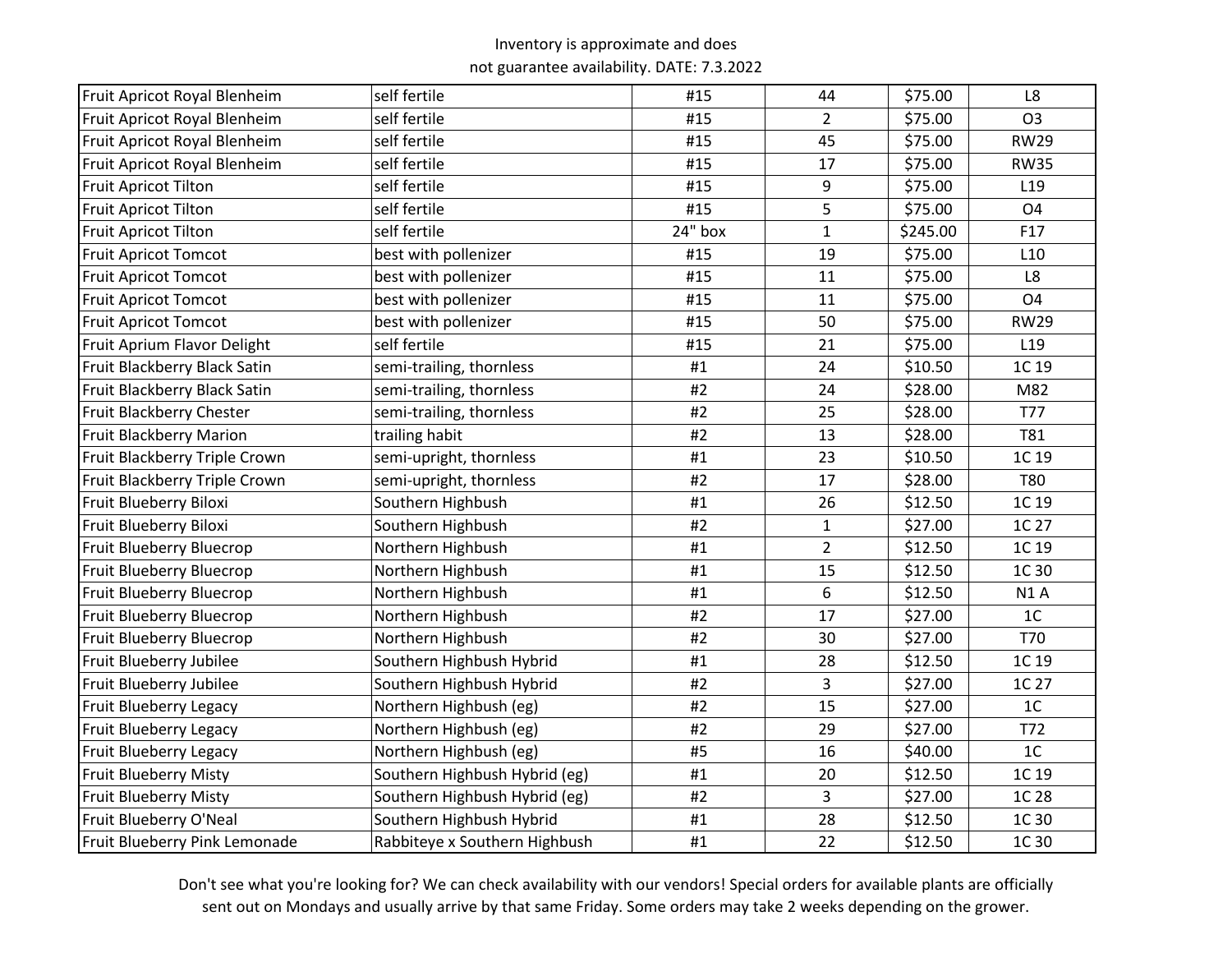| Fruit Blueberry Pink Lemonade   | Rabbiteye x Southern Highbush | #5      | $\overline{2}$ | \$40.00  | 1 <sup>C</sup>  |
|---------------------------------|-------------------------------|---------|----------------|----------|-----------------|
| Fruit Blueberry Sharpblue       | Southern Highbush Hybrid (eg) | #2      | 11             | \$27.00  | 1C 28           |
| Fruit Boysenberry               | semi-trailing, thornless      | #2      | 23             | \$28.00  | T79             |
| <b>Fruit Cherry Bing</b>        | needs pollenizer              | #15     | 106            | \$75.00  | L8              |
| <b>Fruit Cherry Bing</b>        | needs pollenizer              | #15     | $\overline{2}$ | \$75.00  | O <sub>5</sub>  |
| <b>Fruit Cherry Bing</b>        | needs pollenizer              | #15     | 54             | \$75.00  | <b>RW28</b>     |
| <b>Fruit Cherry Bing</b>        | needs pollenizer              | 24" box | $\overline{2}$ | \$245.00 | F22             |
| Fruit Cherry Black Tartarian    | needs pollenizer              | #15     | 31             | \$75.00  | L8              |
| Fruit Cherry Black Tartarian    | needs pollenizer              | #15     | 5              | \$75.00  | O <sub>5</sub>  |
| Fruit Cherry Black Tartarian    | needs pollenizer              | #15     | 54             | \$75.00  | <b>RW28</b>     |
| Fruit Cherry Black Tartarian    | needs pollenizer              | 24" box | $\overline{7}$ | \$245.00 | L41             |
| Fruit Cherry Craig's Crimson    | self fertile                  | #15     | 46             | \$75.00  | L8              |
| Fruit Cherry Craig's Crimson    | self fertile                  | #15     | 5              | \$75.00  | O <sub>4</sub>  |
| Fruit Cherry Craig's Crimson    | self fertile                  | #15     | 17             | \$75.00  | <b>RW33</b>     |
| Fruit Cherry Lapins             | self fertile                  | #15     | 10             | \$75.00  | O <sub>4</sub>  |
| Fruit Cherry Lapins             | self fertile                  | #15     | 28             | \$75.00  | <b>RW33</b>     |
| Fruit Cherry Lapins             | self fertile                  | 24" box | 5              | \$245.00 | F <sub>26</sub> |
| <b>Fruit Cherry Montmorency</b> | SOUR for Pies, Cobbler, etc.  | #15     | 5              | \$75.00  | O <sub>5</sub>  |
| <b>Fruit Cherry Montmorency</b> | SOUR for Pies, Cobbler, etc.  | #15     | 23             | \$75.00  | <b>RW32</b>     |
| Fruit Cherry Rainier            | needs pollenizer              | #15     | 29             | \$75.00  | L8              |
| Fruit Cherry Rainier            | needs pollenizer              | #15     | 4              | \$75.00  | O <sub>4</sub>  |
| Fruit Cherry Rainier            | needs pollenizer              | #15     | 51             | \$75.00  | <b>RW29</b>     |
| Fruit Cherry Rainier            | needs pollenizer              | #15     | 35             | \$75.00  | <b>RW33</b>     |
| Fruit Cherry Rainier            | needs pollenizer              | 24" box | $\overline{2}$ | \$245.00 | F24             |
| Fruit Cherry Rainier            | needs pollenizer              | 24" box | $\mathbf{1}$   | \$245.00 | F <sub>25</sub> |
| Fruit Cherry Stella             | self fertile                  | #15     | 6              | \$75.00  | O <sub>5</sub>  |
| Fruit Cherry Stella             | self fertile                  | #15     | 82             | \$75.00  | <b>RW33</b>     |
| Fruit Cherry Stella             | self fertile                  | 24" box | 3              | \$245.00 | F21             |
| Fruit Cherry Van                | needs pollenizer              | #15     | 40             | \$75.00  | <b>RW29</b>     |
| Fruit Cherry Van                | needs pollenizer              | #15     | 20             | \$75.00  | <b>RW33</b>     |
| <b>Fruit Currant Red Lake</b>   | Currant/Ribes rubrum          | #2      | $\mathbf{1}$   | \$16.50  | <b>N1A</b>      |
| <b>Fruit Currant Red Lake</b>   | Currant/Ribes rubrum          | #5 ECO  | 11             | \$32.00  | $1C$            |
| <b>Fruit Currant White</b>      | Currant/Ribes rubrum          | #5 ECO  | 9              | \$32.00  | 1 <sup>C</sup>  |
| Fruit Fig Black Mission         |                               | #15     | 86             | \$75.00  | L <sub>28</sub> |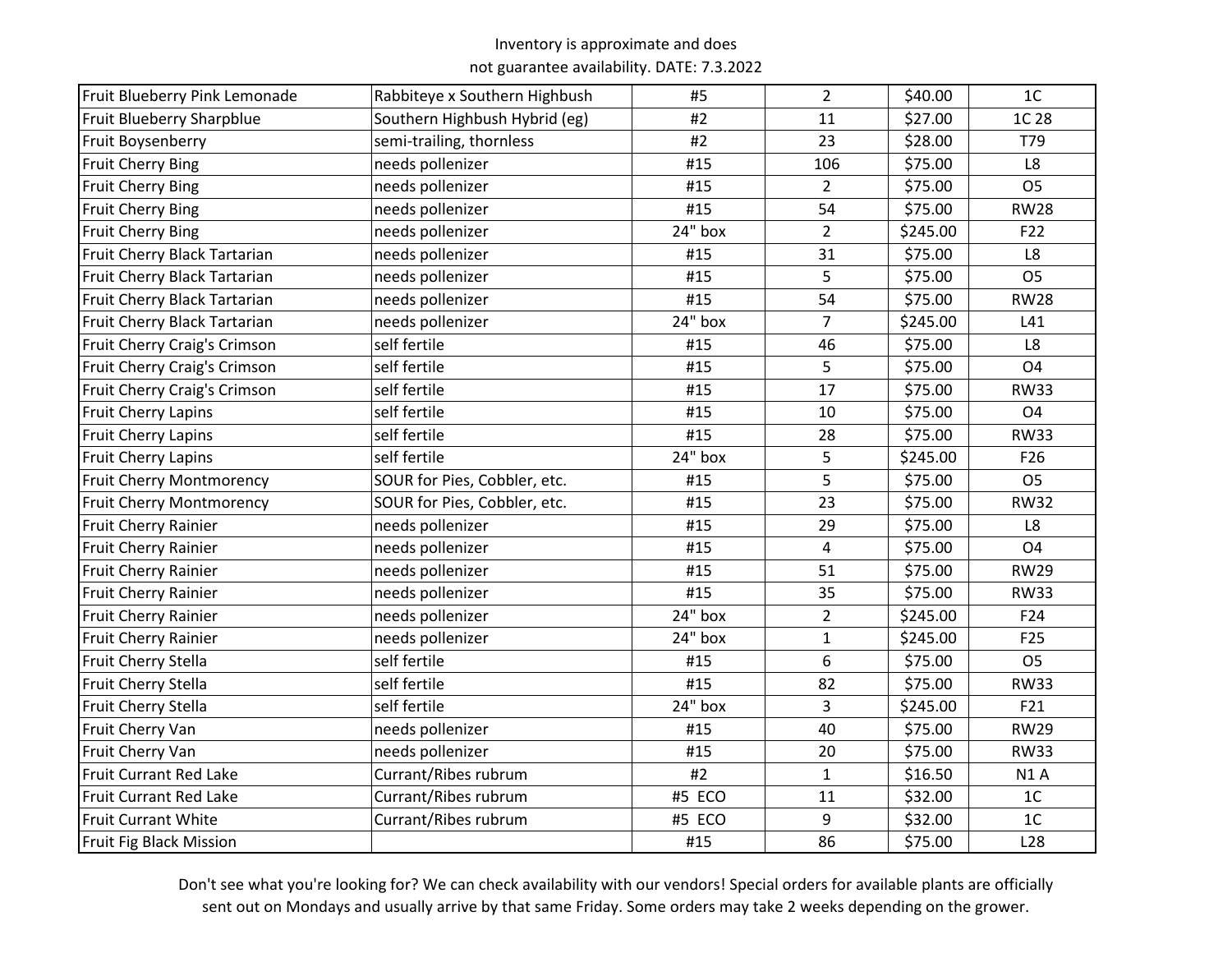| Fruit Fig Excel                      |                              | #15    | 8              | \$75.00  | L30                    |
|--------------------------------------|------------------------------|--------|----------------|----------|------------------------|
| <b>Fruit Fig Excel</b>               |                              | #15    | $\mathbf{1}$   | \$75.00  | L34                    |
| Fruit Fig Excel                      |                              | #15    | 6              | \$75.00  | O <sub>7</sub>         |
| Fruit Fig Janice Kadota              | Janice Seed-Less White       | #15    | 3              | \$75.00  | L30                    |
| Fruit Fig Janice Kadota              | Janice Seed-Less White       | #15    | $\mathbf{1}$   | \$75.00  | O <sub>7</sub>         |
| Fruit Fig Kadota                     | White {needs heat to ripen}  | #15    | 9              | \$75.00  | L26                    |
| Fruit Fig Kadota                     | White {needs heat to ripen}  | #15    | 10             | \$75.00  | 07                     |
| Fruit Fig Little Miss Figgy          | DWARF {4-6'}<br>aka Majoam   | #5     | 12             | \$36.00  | 1C 29                  |
| Fruit Goji Berry RED                 |                              | #2     | $\overline{3}$ | \$25.00  | T82                    |
| Fruit Gooseberry, Black Velvet       |                              | #2     | 25             | \$35.00  | T79                    |
| Fruit Grape Black Monukka            | <b>Seedless</b>              | #5     | 21             | \$20.00  | T76                    |
| Fruit Grape Black Monukka            | <b>Seedless</b>              | #5     | 107            | \$20.00  | T80                    |
| Fruit Grape Crimson                  | <b>Red Seedless</b>          | #5     | 37             | \$20.00  | <b>T80</b>             |
| Fruit Grape Red Flame                | <b>Seedless</b>              | #5     | 97             | \$20.00  | T81                    |
| <b>Fruit Grape Thompson Seedless</b> |                              | #5     | 25             | \$20.00  | <b>T77</b>             |
| Fruit Jostaberry [ribes]             | Gooseberry x Current hybrid  | #5 ECO | 6              | \$34.00  | 1 <sup>C</sup>         |
| Fruit Jujube Lang                    | needs pollenizer             | #15    | 25             | \$75.00  | L8                     |
| Fruit Jujube Lang                    | needs pollenizer             | #15    | 5              | \$75.00  | O <sub>6</sub>         |
| Fruit Jujube Lang                    | needs pollenizer             | #15    | 12             | \$75.00  | <b>RW29</b>            |
| Fruit Jujube Li                      | self fertile                 | #15    | 20             | \$75.00  | L8                     |
| Fruit Jujube Li                      | self fertile                 | #15    | 4              | \$75.00  | O <sub>6</sub>         |
| Fruit Kiwi Hardy Male                | A. arguta "Hardy" Kiwi Berry | #5     | 14             | \$40.00  | T83                    |
| Fruit Kiwi Hardy Male                | A. arguta "Hardy" Kiwi Berry | #5     | 10             | \$40.00  | TA <sub>5</sub>        |
| Fruit Kiwi Tomura [M]                | <b>Fuzzy Male</b>            | #5     | 5              | \$40.00  | TA <sub>5</sub>        |
| Fruit Kiwi Vincent [F]               | <b>Fuzzy Female</b>          | #5     | 12             | \$40.00  | T81                    |
| Fruit Kiwi Vincent [F]               | <b>Fuzzy Female</b>          | #5     | $\overline{7}$ | \$40.00  | T83                    |
| Fruit Kiwi Vincent [F]               | <b>Fuzzy Female</b>          | #5     | 9              | \$40.00  | TA <sub>5</sub>        |
| Fruit Mulberry Dwarf Black           | self fertile<br>Everbearing  | #5     | 30             | \$30.00  | M82                    |
| Fruit Mulberry Dwarf Black           | Everbearing self fertile     | #5 ECO | 11             | \$35.50  | 1C 29                  |
| Fruit Mulberry Pakistan Multi        | self fertile                 | #15    | 32             | \$125.00 | <b>SE12</b>            |
| Fruit Mulberry Pakistan WHITE        | self fertile                 | #25    | 4              | \$225.00 | SW21                   |
| Fruit NectaPlum Spice Zee            | self fertile                 | #15    | 37             | \$75.00  | $\mathsf{L}\mathsf{8}$ |
| Fruit NectaPlum Spice Zee            | self fertile                 | #15    | 8              | \$75.00  | O <sub>4</sub>         |
| <b>Fruit Nectarine Arctic Blaze</b>  | White                        | #15    | $\mathbf{1}$   | \$75.00  | L <sub>18</sub>        |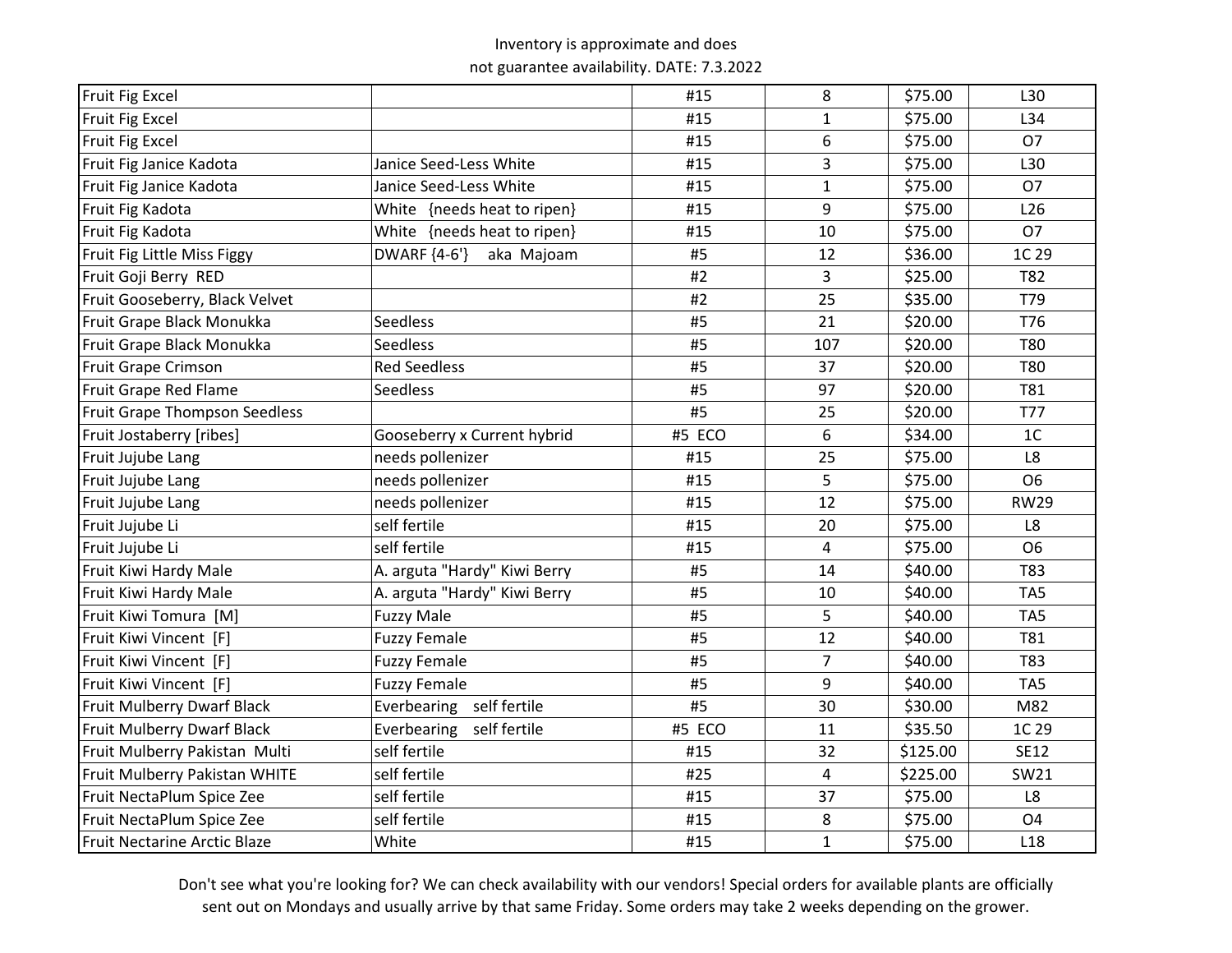| <b>Fruit Nectarine Arctic Blaze</b> | White                         | #15     | 34             | \$75.00  | L8              |
|-------------------------------------|-------------------------------|---------|----------------|----------|-----------------|
| <b>Fruit Nectarine Arctic Blaze</b> | White                         | #15     | 3              | \$75.00  | O11             |
| <b>Fruit Nectarine Arctic Jay</b>   | White                         | #15     | 12             | \$75.00  | L8              |
| <b>Fruit Nectarine Arctic Jay</b>   | White                         | #15     | 4              | \$75.00  | 011             |
| <b>Fruit Nectarine Arctic Rose</b>  | White                         | #15     | 76             | \$75.00  | L <sub>18</sub> |
| <b>Fruit Nectarine Arctic Rose</b>  | White                         | #15     | $\overline{2}$ | \$75.00  | 012             |
| Fruit Nectarine Arctic Star         | White                         | #15     | 36             | \$75.00  | L17             |
| <b>Fruit Nectarine Arctic Star</b>  | White                         | #15     | 4              | \$75.00  | O12             |
| Fruit Nectarine Double Delight      |                               | #15     | 56             | \$75.00  | L8              |
| Fruit Nectarine Double Delight      |                               | #15     | $\overline{2}$ | \$75.00  | 011             |
| Fruit Nectarine Fantasia            |                               | #15     | $\overline{2}$ | \$75.00  | L <sub>18</sub> |
| <b>Fruit Nectarine Fantasia</b>     |                               | #15     | 6              | \$75.00  | O11             |
| Fruit Nectarine Fantasia            |                               | #15     | 65             | \$75.00  | <b>RW34</b>     |
| Fruit Nectarine Fantasia            |                               | 24" box | $\overline{4}$ | \$245.00 | F <sub>25</sub> |
| Fruit Nectarine Garden Delight      | Minature                      | #15     | 3              | \$75.00  | O12             |
| <b>Fruit Nectarine Harko</b>        |                               | #15     | 14             | \$75.00  | L17             |
| <b>Fruit Nectarine Harko</b>        |                               | #15     | 5              | \$75.00  | O10             |
| <b>Fruit Nectarine Mericrest</b>    |                               | #15     | 20             | \$75.00  | L <sub>19</sub> |
| Fruit Nectarine Nectar Babe         | Minature Best with Pollenizer | #15     | 9              | \$75.00  | 012             |
| <b>Fruit Nectarine Nectar Babe</b>  | Minature Best with Pollenizer | #15     | $\overline{4}$ | \$75.00  | <b>RW38</b>     |
| Fruit Peach Arctic Supreme          | White                         | #15     | $\overline{7}$ | \$75.00  | O <sub>8</sub>  |
| Fruit Peach Arctic Supreme          | White                         | #15     | 85             | \$75.00  | <b>RW34</b>     |
| <b>Fruit Peach Babcock</b>          | White                         | #15     | 28             | \$75.00  | L16             |
| Fruit Peach Babcock                 | White                         | #15     | 5              | \$75.00  | O <sub>8</sub>  |
| <b>Fruit Peach Babcock</b>          | White                         | #15     | 35             | \$75.00  | <b>RW38</b>     |
| <b>Fruit Peach Babcock</b>          | White                         | 24" box | 5              | \$245.00 | F <sub>25</sub> |
| Fruit Peach Donut-Stark Saturn      | White                         | #15     | 22             | \$75.00  | L <sub>16</sub> |
| Fruit Peach Donut-Stark Saturn      | White                         | #15     | $\overline{2}$ | \$75.00  | O <sub>9</sub>  |
| Fruit Peach Donut-Stark Saturn      | White                         | 24" box | $\overline{2}$ | \$245.00 | F <sub>26</sub> |
| Fruit Peach Double Jewel            |                               | #15     | 5              | \$75.00  | O <sub>9</sub>  |
| Fruit Peach Double Jewel            |                               | #15     | 32             | \$75.00  | <b>RW38</b>     |
| Fruit Peach Elberta                 |                               | #15     | 13             | \$75.00  | L17             |
| Fruit Peach Elberta                 |                               | #15     | $\overline{2}$ | \$75.00  | O <sub>9</sub>  |
| Fruit Peach Elberta                 |                               | #15     | 21             | \$75.00  | <b>RW28</b>     |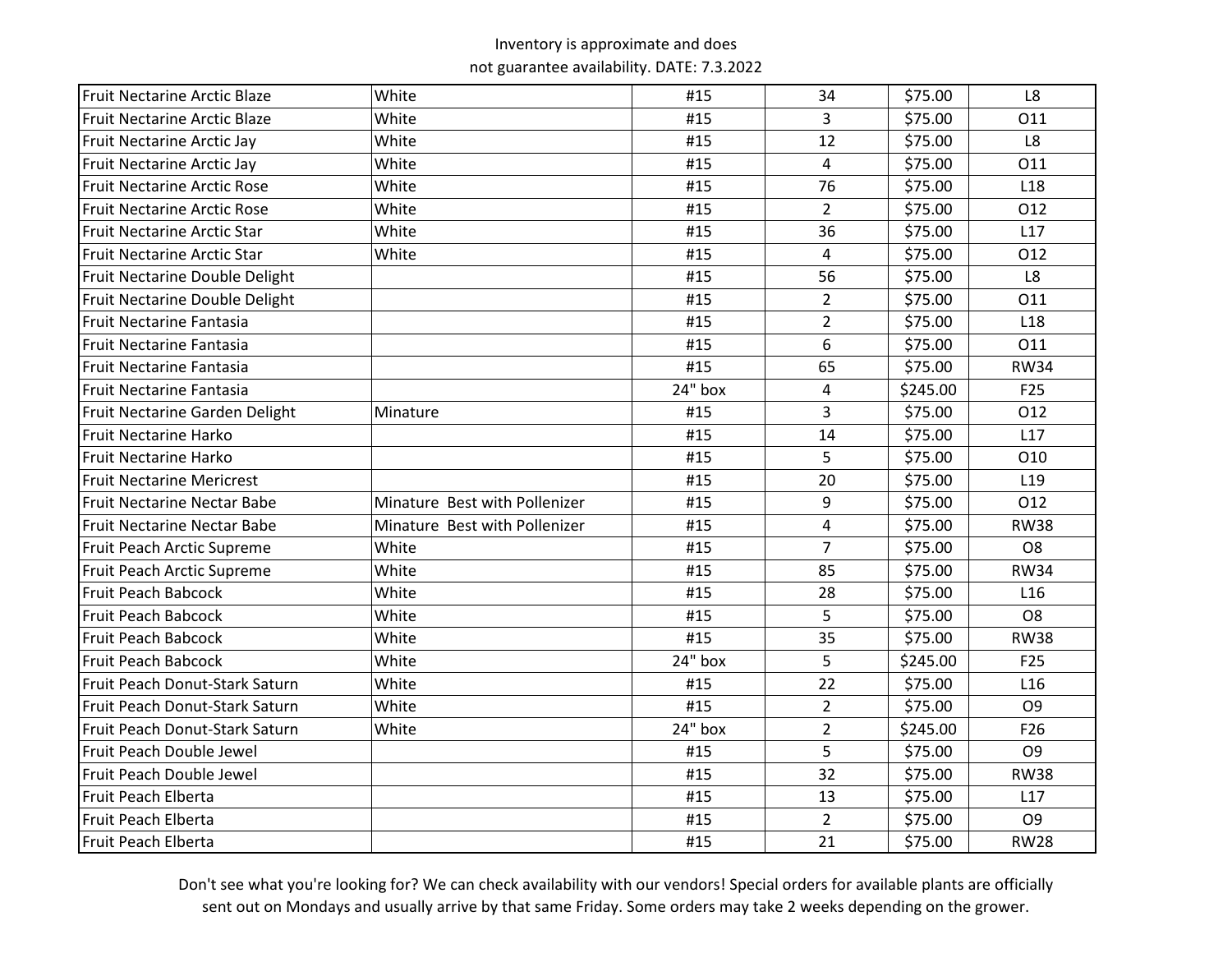| Fruit Peach Elberta              |                                | #15       | 42             | \$75.00  | <b>RW38</b>     |
|----------------------------------|--------------------------------|-----------|----------------|----------|-----------------|
| Fruit Peach Elberta              |                                | 24" box   | 4              | \$245.00 | F <sub>26</sub> |
| Fruit Peach Frost                |                                | #15       | 53             | \$75.00  | L <sub>16</sub> |
| Fruit Peach Frost                |                                | #15       | 5              | \$75.00  | O10             |
| Fruit Peach Frost                |                                | #15       | 13             | \$75.00  | <b>RW34</b>     |
| Fruit Peach Frost                |                                | 24" box   | 5              | \$245.00 | F <sub>22</sub> |
| Fruit Peach Garden Gold          | <b>Minature Yellow Peach</b>   | #15       | 14             | \$75.00  | 012             |
| Fruit Peach Garden Gold          | <b>Minature Yellow Peach</b>   | #15       | $\overline{2}$ | \$75.00  | <b>RW38</b>     |
| Fruit Peach Indian Free          | White Peach Needs Pollenizer   | #15       | 3              | \$75.00  | O <sub>9</sub>  |
| Fruit Peach Indian Free          | White Peach Needs Pollenizer   | #15       | 19             | \$75.00  | <b>RW38</b>     |
| Fruit Peach JH Hale              | needs pollenizer               | #15       | 6              | \$75.00  | 010             |
| Fruit Peach JH Hale              | needs pollenizer               | #15       | 10             | \$75.00  | <b>RW38</b>     |
| Fruit Peach Kaweah               |                                | #15       | $\overline{7}$ | \$75.00  | L17             |
| Fruit Peach Kaweah               |                                | #15       | $\overline{2}$ | \$75.00  | O10             |
| Fruit Peach O'Henry              |                                | #15       | 115            | \$75.00  | L15             |
| Fruit Peach O'Henry              |                                | #15       | 5              | \$75.00  | O <sub>8</sub>  |
| Fruit Peach Red Baron            |                                | 24" box   | $\overline{2}$ | \$245.00 | F17             |
| Fruit Peach Redhaven             |                                | #15       | 47             | \$75.00  | <b>RW38</b>     |
| Fruit Peach Redhaven             |                                | $24"$ box | $\overline{2}$ | \$245.00 | F21             |
| Fruit Peach Rio Oso Gem          |                                | #15       | 32             | \$75.00  | <b>RW38</b>     |
| <b>Fruit Peach Snow Beauty</b>   | White                          | #15       | 5              | \$75.00  | O <sub>9</sub>  |
| <b>Fruit Peach Snow Beauty</b>   | White                          | #15       | 39             | \$75.00  | <b>RW38</b>     |
| <b>Fruit Peach Suncrest</b>      |                                | #15       | 6              | \$75.00  | L <sub>16</sub> |
| <b>Fruit Peach Suncrest</b>      |                                | #15       | 5              | \$75.00  | O <sub>8</sub>  |
| <b>Fruit Peach Suncrest</b>      |                                | #15       | 44             | \$75.00  | <b>RW38</b>     |
| Fruit Persimmon Hachiya          | self fertile                   | #15       | 20             | \$95.00  | LGA4            |
| <b>Fruit Pluerry Sweet Treat</b> | needs pollenizer Burgundy Plum | #15       | $\mathbf{1}$   | \$75.00  | L <sub>10</sub> |
| <b>Fruit Pluerry Sweet Treat</b> | needs pollenizer Burgundy Plum | #15       | 9              | \$75.00  | O <sub>4</sub>  |
| Fruit Plum Burgundy              | self fertile                   | #15       | 6              | \$75.00  | <b>O7</b>       |
| Fruit Plum Burgundy              | self fertile                   | #15       | 48             | \$75.00  | <b>RW30</b>     |
| Fruit Plum Burgundy              | self fertile                   | #15       | 118            | \$75.00  | <b>RW31</b>     |
| Fruit Plum Burgundy              | self fertile                   | 24" box   | 49             | \$245.00 | L38             |
| Fruit Plum Elephant Heart        | needs pollenizer               | #15       | 8              | \$75.00  | <b>O7</b>       |
| Fruit Plum Elephant Heart        | needs pollenizer               | #15       | 8              | \$75.00  | <b>RW28</b>     |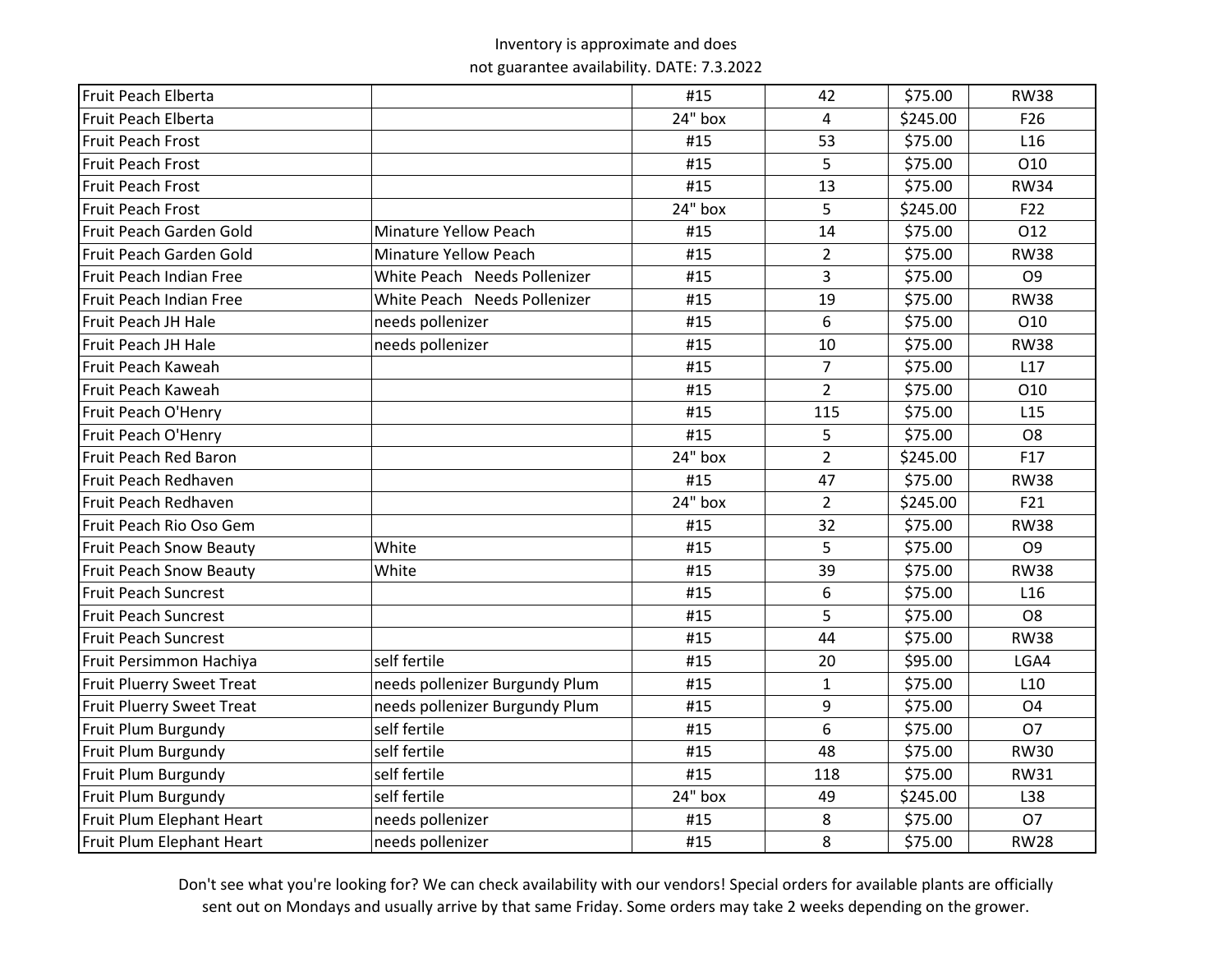| Fruit Plum Elephant Heart      | needs pollenizer      | #15         | 30             | \$75.00  | <b>RW29</b>     |
|--------------------------------|-----------------------|-------------|----------------|----------|-----------------|
| Fruit Plum Emerald Beaut       | needs pollenizer      | #15         | $\overline{7}$ | \$75.00  | O <sub>6</sub>  |
| Fruit Plum Emerald Beaut       | needs pollenizer      | #15         | 12             | \$75.00  | <b>RW34</b>     |
| Fruit Plum Green Gage (Bavays) | self fertile          | #15         | 8              | \$75.00  | L10             |
| Fruit Plum Green Gage (Bavays) | self fertile          | #15         | $\overline{7}$ | \$75.00  | O <sub>6</sub>  |
| Fruit Plum Santa Rosa          | self fertile          | #15         | 3              | \$75.00  | M75             |
| Fruit Plum Santa Rosa          | self fertile          | #15         | 3              | \$75.00  | O <sub>7</sub>  |
| Fruit Plum Santa Rosa          | self fertile          | #15         | 95             | \$75.00  | <b>RW29</b>     |
| Fruit Plum Santa Rosa          | self fertile          | #15         | 164            | \$75.00  | <b>RW30</b>     |
| Fruit Plum Santa Rosa          | self fertile          | #15         | 50             | \$75.00  | <b>RW34</b>     |
| Fruit Plum Santa Rosa          | self fertile          | #15         | 3              | \$75.00  | <b>RW35</b>     |
| Fruit Plum Santa Rosa Weeping  | self fertile          | #15         | $\overline{7}$ | \$75.00  | O <sub>6</sub>  |
| Fruit Plum Satsuma             | needs pollenizer      | #15         | 13             | \$75.00  | L13             |
| Fruit Plum Satsuma             | needs pollenizer      | #15         | 6              | \$75.00  | O <sub>6</sub>  |
| Fruit Plum Satsuma             | needs pollenizer      | #15         | 40             | \$75.00  | <b>RW29</b>     |
| Fruit Pluot Dapple Dandy       | needs pollenizer      | #15         | 31             | \$75.00  | L13             |
| Fruit Pluot Dapple Dandy       | needs pollenizer      | #15         | 8              | \$75.00  | O <sub>5</sub>  |
| Fruit Pluot Dapple Dandy       | needs pollenizer      | #15         | 30             | \$75.00  | <b>RW29</b>     |
| Fruit Pluot Dapple Dandy       | needs pollenizer      | #15         | 20             | \$75.00  | <b>RW32</b>     |
| Fruit Pluot Flavor Grenade     | needs pollenizer      | #15         | 9              | \$75.00  | L13             |
| Fruit Pluot Flavor Grenade     | needs pollenizer      | #15         | 10             | \$75.00  | O <sub>4</sub>  |
| Fruit Pluot Flavor King        | needs pollenizer      | #15         | 20             | \$75.00  | L13             |
| Fruit Pluot Flavor King        | needs pollenizer      | #15         | $\overline{4}$ | \$75.00  | O <sub>5</sub>  |
| Fruit Pluot Flavor King        | needs pollenizer      | #15         | 28             | \$75.00  | <b>RW28</b>     |
| Fruit Pluot Flavor Queen       | needs pollenizer      | #15         | $\overline{7}$ | \$75.00  | L13             |
| Fruit Pluot Flavor Queen       | needs pollenizer      | #15         | 5              | \$75.00  | O <sub>5</sub>  |
| Fruit Pluot Flavor Queen       | needs pollenizer      | #15         | 19             | \$75.00  | <b>RW29</b>     |
| Fruit Pluot Flavor Queen       | needs pollenizer      | #15         | 20             | \$75.00  | <b>RW34</b>     |
| Fruit Pomegranate Foothill Ear |                       | #10 TRELLIS | $\mathbf{1}$   | \$155.00 | $\mathsf{O}$    |
| Fruit Pomegranate Parfianka BU |                       | #5          | 12             | \$25.00  | 1 <sup>C</sup>  |
| <b>Fruit Pomegranate Sweet</b> |                       | #15         | 3              | \$75.00  | L32             |
| Fruit Pomegranate Tom's Red    |                       | #15         | 19             | \$75.00  | L <sub>26</sub> |
| Fruit Pomegranate Wonderful    |                       | #15         | 98             | \$75.00  | L27             |
| Fruit Prune Early Italian      | Richards self fertile | #15         | 10             | \$75.00  | L <sub>19</sub> |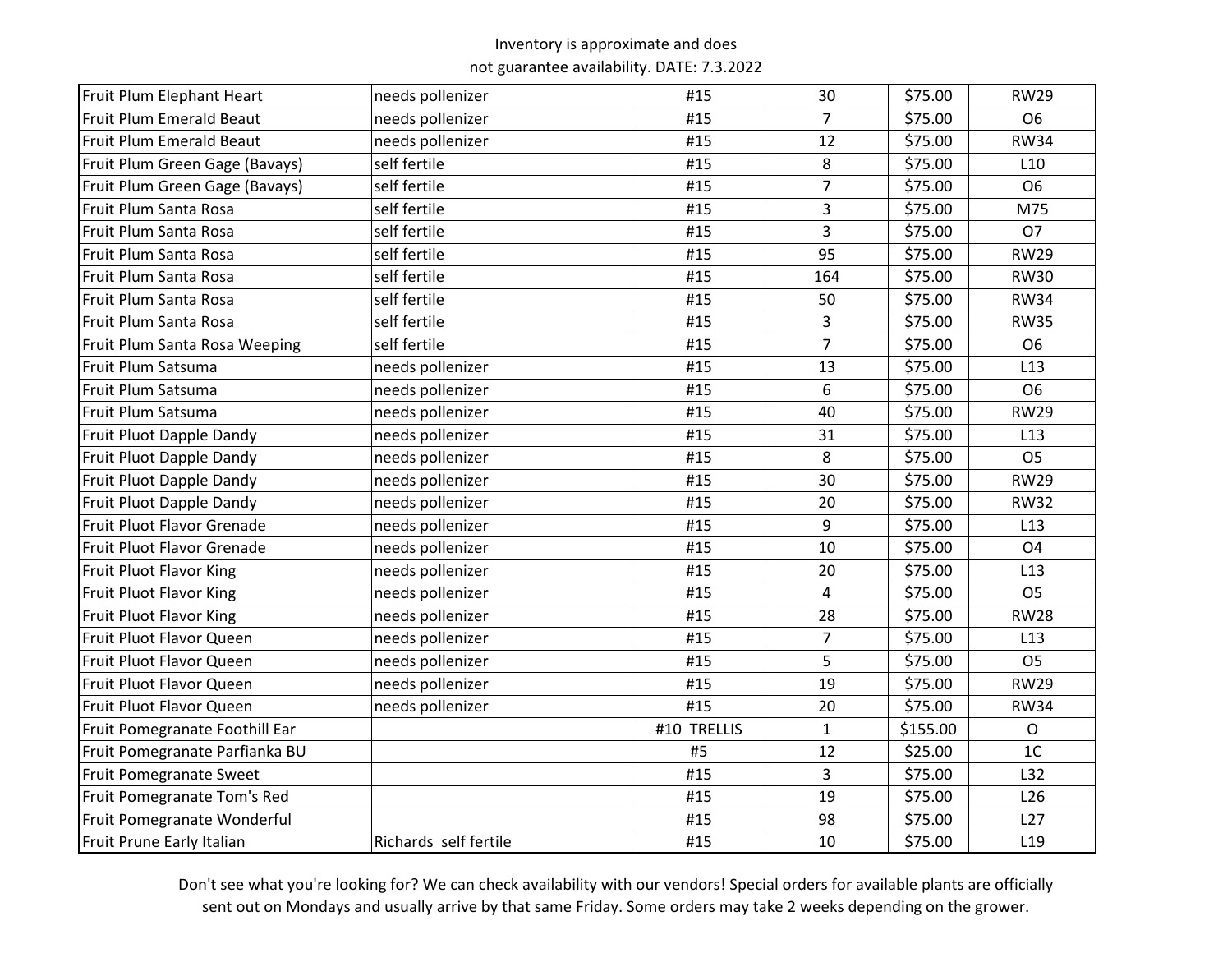| Fruit Prune Early Italian         | Richards self fertile          | #15    | $\overline{7}$ | \$75.00 | O <sub>6</sub>  |
|-----------------------------------|--------------------------------|--------|----------------|---------|-----------------|
| Fruit Prune Early Italian         | Richards self fertile          | #15    | 11             | \$75.00 | <b>RW34</b>     |
| Fruit Prune French Improved       | self fertile                   | #15    | 5              | \$75.00 | O <sub>3</sub>  |
| Fruit Prune French Improved       | self fertile                   | #15    | 30             | \$75.00 | <b>RW34</b>     |
| Fruit Raspberry Boyne             | Late_Spring-Summer Bearing     | #1     | 29             | \$12.00 | 1C 30           |
| <b>Fruit Raspberry Encore</b>     | Late mid season, SEMI-Thornles | #1     | 16             | \$12.00 | 1C 30           |
| <b>Fruit Raspberry Encore</b>     | Late mid season, SEMI-Thornles | #2     | 10             | \$28.00 | 1 <sup>C</sup>  |
| <b>Fruit Raspberry Encore</b>     | Late mid season, SEMI-Thornles | #2     | 15             | \$28.00 | <b>T80</b>      |
| Fruit Raspberry Fall Gold         | everbearing                    | #2     | 46             | \$28.00 | T82             |
| Fruit Raspberry Fall Gold         | everbearing                    | #5 ECO | 3              | \$35.50 | 1 <sub>C</sub>  |
| Fruit Raspberry Fall Gold         | everbearing                    | #5 ECO | $\mathbf{1}$   | \$35.50 | 1C 29           |
| Fruit Raspberry Heritage          | everbearing                    | #2     | 19             | \$28.00 | <b>T77</b>      |
| Fruit Raspberry Meeker            | Late_Spring-Summer Bearing     | #1     | 23             | \$12.00 | 1C 30           |
| Fruit Raspberry Meeker            | Late_Spring-Summer Bearing     | #2     | 15             | \$28.00 | 1 <sub>C</sub>  |
| <b>Fruit Raspberry Meeker</b>     | Late_Spring-Summer Bearing     | #2     | 15             | \$28.00 | T83             |
| <b>Fruit Raspberry Vintage</b>    | everbearing                    | #1     | 10             | \$12.00 | 1C 19           |
| <b>Fruit Raspberry Willamette</b> | <b>Spring Bearing</b>          | #2     | 44             | \$28.00 | T76             |
| Fruit Walnut Franquette           |                                | #15    | 23             | \$75.00 | L <sub>29</sub> |
| Fruit Walnut Franquette           |                                | #15    | 3              | \$75.00 | O <sub>4</sub>  |
| Fruit Walnut Hartley              |                                | #15    | 30             | \$75.00 | LGA4            |
| Fruit Walnut Hartley              |                                | #15    | 3              | \$75.00 | O <sub>4</sub>  |
| Olea e. Arbequina                 | <b>Fruiting Olive</b>          | #15    | 17             | \$80.00 | G <sub>3</sub>  |
| Olea e. Arbequina                 | <b>Fruiting Olive</b>          | #15    | 20             | \$80.00 | G4              |
| Olea e. Arbequina                 | <b>Fruiting Olive</b>          | #15    | 240            | \$80.00 |                 |
| Olea e. Arbequina                 | <b>Fruiting Olive</b>          | #15    | 65             | \$80.00 | L <sub>25</sub> |
| Olea e. Arbequina                 | <b>Fruiting Olive</b>          | #15    | 52             | \$80.00 | L31             |
| Olea e. Arbequina                 | <b>Fruiting Olive</b>          | #15    | 225            | \$80.00 | L9              |
| Olea e. Arbosana                  | <b>Fruiting Olive</b>          | #15    | 37             | \$80.00 | G <sub>5</sub>  |
| Olea e. Coratina                  | <b>Fruiting Olive</b>          | #15    | 6              | \$80.00 | G <sub>3</sub>  |
| Olea e. Coratina                  | <b>Fruiting Olive</b>          | #15    | 5              | \$80.00 | L <sub>29</sub> |
| Olea e. Frantoio                  | <b>Fruiting Olive</b>          | #15    | 439            | \$80.00 | L               |
| Olea e. Frantoio                  | <b>Fruiting Olive</b>          | #15    | $\overline{7}$ | \$80.00 | L10             |
| Olea e. Frantoio                  | <b>Fruiting Olive</b>          | #15    | 21             | \$80.00 | L12             |
| Olea e. Frantoio                  | <b>Fruiting Olive</b>          | #15    | $\overline{2}$ | \$80.00 | L30             |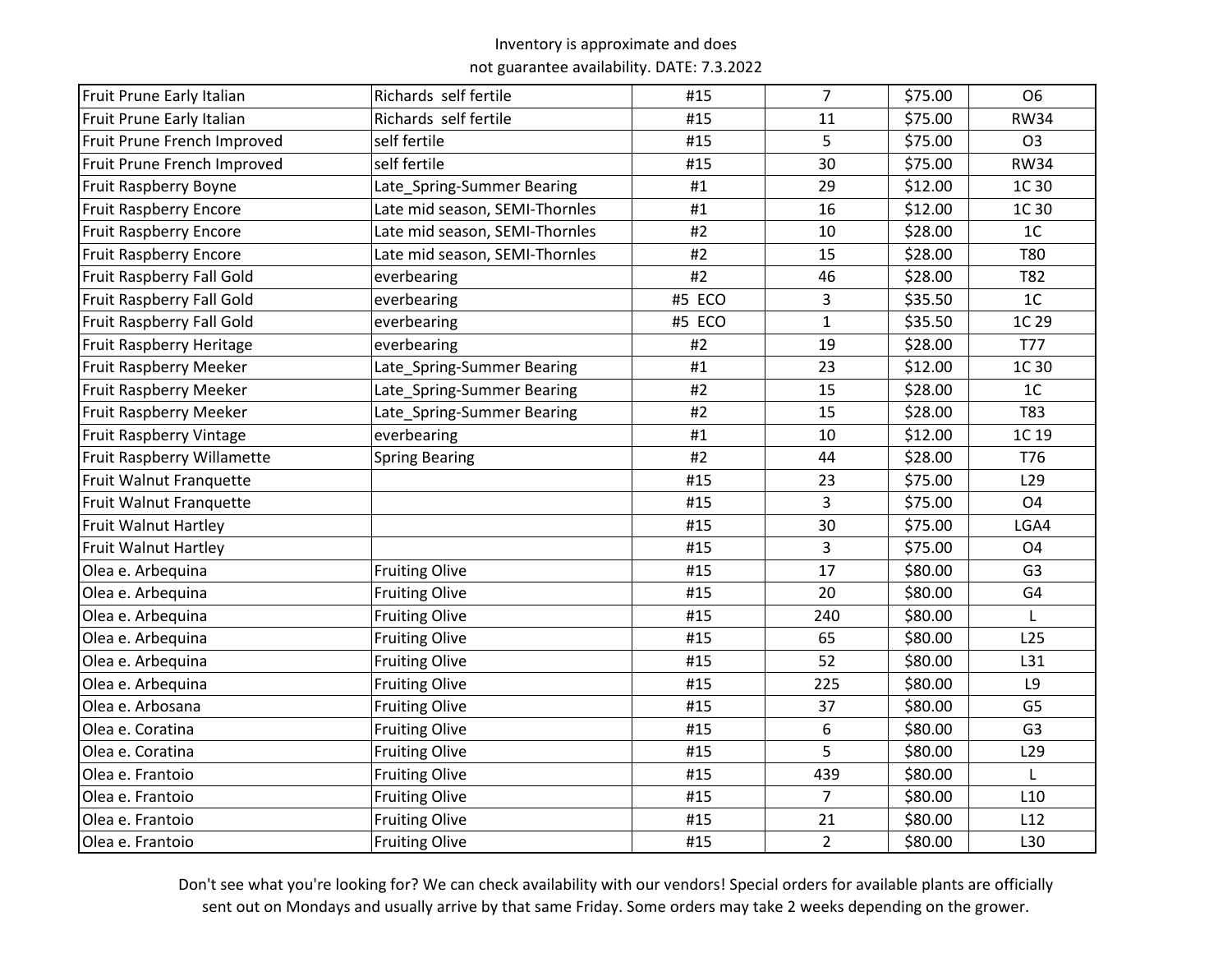| Olea e. Frantoio       | <b>Fruiting Olive</b>          | 24" box | 5              | \$265.00   | CO14            |
|------------------------|--------------------------------|---------|----------------|------------|-----------------|
| Olea e. Frantoio       | <b>Fruiting Olive</b>          | 24" box | 5              | \$265.00   | F <sub>19</sub> |
| Olea e. Frantoio       | <b>Fruiting Olive</b>          | 24" box | 6              | \$265.00   | F20             |
| Olea e. Frantoio       | <b>Fruiting Olive</b>          | 24" box | 6              | \$265.00   | F24             |
| Olea e. Frantoio       | <b>Fruiting Olive</b>          | 24" box | 20             | \$265.00   | <b>RW13</b>     |
| Olea e. Frantoio       | <b>Fruiting Olive</b>          | 24" box | 97             | \$265.00   | <b>RW14</b>     |
| Olea e. Frantoio       | <b>Fruiting Olive</b>          | 36" box | $\mathbf{1}$   | \$795.00   | $CO_G$          |
| Olea e. Frantoio       | <b>Fruiting Olive</b>          | 36" box | $\overline{2}$ | \$795.00   | <b>RR&lt;48</b> |
| Olea e. Frantoio       | <b>Fruiting Olive</b>          | 48" box | $\overline{2}$ | \$1,500.00 | $CO_G$          |
| Olea e. Frantoio       | <b>Fruiting Olive</b>          | 48" box | 10             | \$1,500.00 | RR50+           |
| Olea e. Frantoio STD   | <b>Fruiting Olive</b>          | #15     | 3              | \$85.00    | G1              |
| Olea e. Koroneiki      | <b>Fruiting Olive</b>          | #15     | 8              | \$80.00    | G <sub>1</sub>  |
| Olea e. Koroneiki      | <b>Fruiting Olive</b>          | #15     | 30             | \$80.00    | G <sub>6</sub>  |
| Olea e. Koroneiki      | <b>Fruiting Olive</b>          | #15     | 101            | \$80.00    |                 |
| Olea e. Koroneiki      | <b>Fruiting Olive</b>          | #15     | 45             | \$80.00    | L14             |
| Olea e. Manzanillo     | <b>Fruiting Olive</b>          | #15     | 30             | \$80.00    | BH <sub>2</sub> |
| Olea e. Manzanillo     | <b>Fruiting Olive</b>          | #15     | 9              | \$80.00    | G <sub>1</sub>  |
| Olea e. Manzanillo     | <b>Fruiting Olive</b>          | #15     | 15             | \$80.00    | G <sub>2</sub>  |
| Olea e. Manzanillo     | <b>Fruiting Olive</b>          | #15     | $\overline{4}$ | \$80.00    | G <sub>4</sub>  |
| Olea e. Manzanillo     | <b>Fruiting Olive</b>          | #15     | 50             | \$80.00    | L <sub>10</sub> |
| Olea e. Manzanillo     | <b>Fruiting Olive</b>          | 36" box | 40             | \$785.00   | <b>RR&lt;48</b> |
| Olea e. Manzanillo     | <b>Fruiting Olive</b>          | 36" box | $\mathbf{1}$   | \$785.00   | RR50+           |
| Olea e. Manzanillo     | <b>Fruiting Olive</b>          | 48" box | 3              | \$1,500.00 | $CO_G$          |
| Olea e. Manzanillo STD | <b>Fruiting Olive</b>          | #15     | 9              | \$85.00    | G1              |
| Olea e. Manzanillo STD | <b>Fruiting Olive</b>          | 24" box | $\overline{2}$ | \$295.00   | M12             |
| Olea e. Mission        | <b>Fruiting Olive</b>          | #15     | 14             | \$80.00    | G <sub>2</sub>  |
| Olea e. Mission        | <b>Fruiting Olive</b>          | #15     | 96             | \$80.00    |                 |
| Olea e. Mission        | <b>Fruiting Olive</b>          | #15     | 10             | \$80.00    | L14             |
| Olea e. Mission        | <b>Fruiting Olive</b>          | 24" box | 11             | \$265.00   | CO16            |
| Olea e. Mission        | <b>Fruiting Olive</b>          | 24" box | 13             | \$265.00   | CO17            |
| Olea e. Mission        | <b>Fruiting Olive</b>          | 24" box | 6              | \$265.00   | F23             |
| Olea e. Mission STD    | <b>Fruiting Olive</b>          | #15     | 14             | \$85.00    | M37             |
| Olea e. Mission STD    | <b>Fruiting Olive</b>          | 24" box | 5              | \$295.00   | M14             |
| Olea e. Pendolino      | Fruiting Olive-need pollenizer | #15     | 13             | \$80.00    | G <sub>1</sub>  |